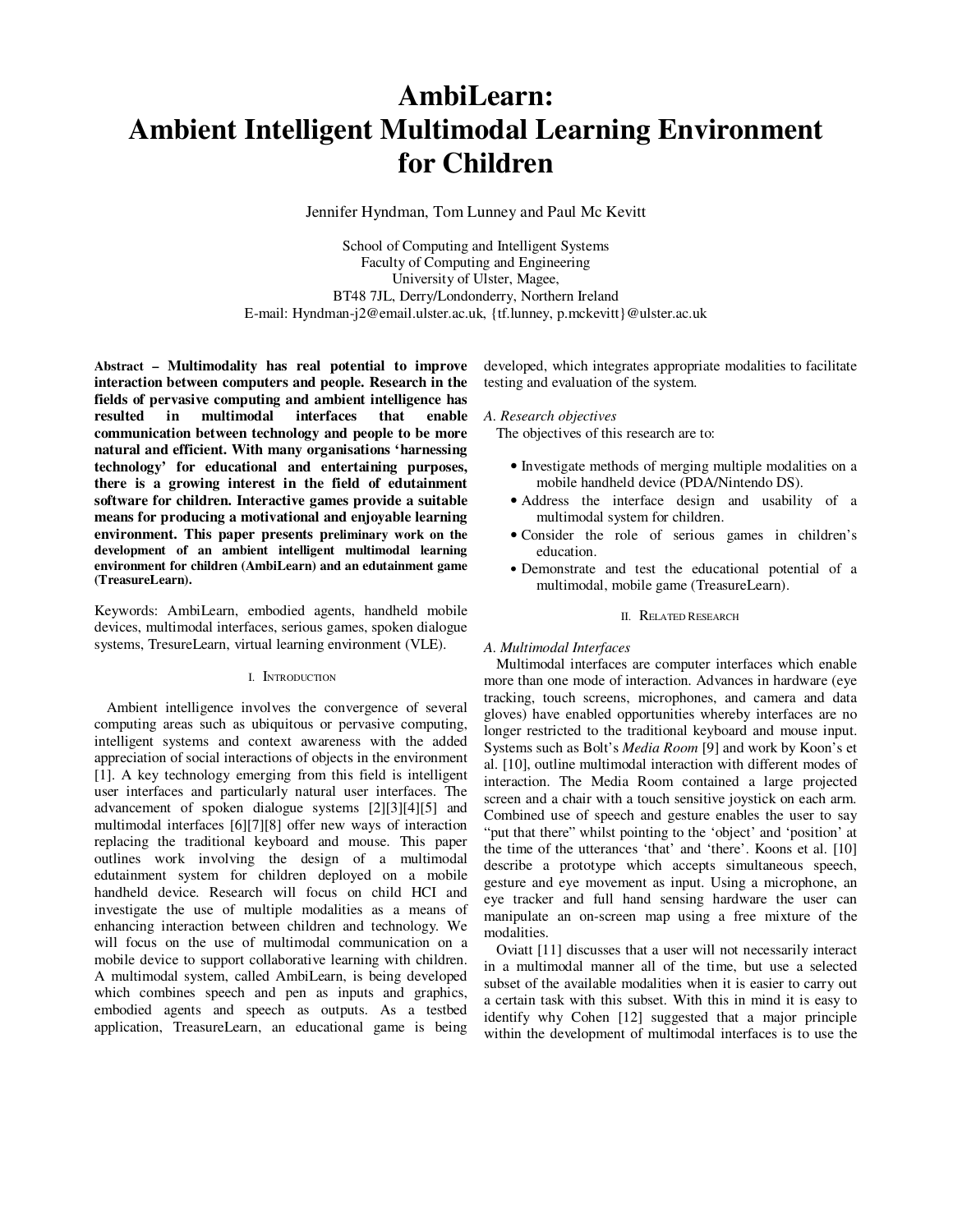strengths of one modality to overcome the weaknesses of another. These complimentary input methods are arguably the most common approach and much research has focussed on the combined use of speech and pen as input [13][14][15].

# *Multimodal Mobile Interfaces*

The development of speech and pen as complimentary interface modalities is supported by their growing usage within mobile applications. A pervasive device needs an interface where the user is not restricted to a physical location and where their hands or eyes may be occupied doing other tasks. Oviatt et al. [13] provide an extensive review of speech and pen-based gesture systems and suggest that these complimentary methods amongst others, support improved efficiency, satisfy higher levels of user preference and accommodate a wider range of users, tasks and environmental situations. Many projects have focussed specifically on multimodality in mobile devices including *The Mona Project* [16], *SmartKom Mobile* [17] and *Quickset* [18].

The use of multiple modalities is ideal within multi-user collaborative environments. A study on children's collaborative interactions [19] suggests that sharing a physical display with multiple input devices may improve collaboration due to a heightened awareness of the other user's actions and intentions. Multimodal interfaces such as *KidsRoom* [20] and *TICLE* (Tangible Interfaces for Collaborative Learning Environments) [21] are intended for multi-user participation supporting group collaboration.

## *Spoken dialogue systems*

Spoken dialogue systems (SDS) provide a means for an interface to understand and provide spoken language. Speech recognition, a major component within spoken dialogue systems, is the process by which an acoustic signal, i.e. a spoken utterance, is translated into a sequence of words. Due to the amount of processing and memory needed for automatic speech recognition (ASR), limitations occur when using ASR on a mobile device. Zaykovskiy [22] provides a survey of techniques for ASR on mobile devices. Three principle system architectures are highlighted which include: Embedded, Network and Distributed. With an embedded speech recognition system, the entire ASR process occurs within the mobile device. However, this has disadvantages due to the limitations of mobile devices regarding processing power and memory requirements. These embedded ASR systems are suitable for PDAs and mainly support small vocabulary sizes which are ideal when the utterances require single words or low level intentions. Network speech recognition (NSR) captures speech input on a client with limited computational power and performs complete recognition processing on a server. Distributed speech recognition (DSR) systems process the speech in two parts. The feature extraction occurs on the client side (handheld device) whilst the ASR search, which is the computationally expensive part, resides on the server.

# *Embodied agents*

The face provides important means of providing non-verbal communication, such as raising an eyebrow, smiling and frowning. Eye movements show a person's interest or lack of it and the face transmits emotions and offers cues for natural turn taking protocols. Embodied agents are virtual representations of a person or character which provide and recognise nonverbal communication modalities. There are many potential benefits of having an embodied agent in multimodal systems which include: grabbing the user's attention, social interaction, naturalness and non-verbal feedback [23]. Pedagogical Agents are embodied agents designed specifically for the purpose of teaching. The application of agents in educational software has many benefits as they can collaborate with the student. The Persona Effect [24] was an empirical study which outlined that well crafted lifelike agents have an exceptionally positive impact on students. Students perceived the agents as being helpful, credible and entertaining.

## *B. Games in education*

 A growing field of interest within education is the use of games as a method of learning. A recent EU report suggests, 'Video games are good for children' (p. 1). Summarised in [25], the report outlines that games promote the development of skills such as strategic thinking, creativity, cooperation and innovative thinking. Providing a fun, playful approach games facilitate learning in three ways: learning as a result of tasks stimulated by the content of the games, knowledge developed through the content of the game and skills arising as a result of playing the game [26]. As the computer games industry grows, research is being conducted on the use of these as an educational tool. However, the challenge lies in identifying the pedagogical features needed to balance the 'fun and enjoyable' aspect of a game with the appropriate content needed to raise understanding of a particular domain. Studies suggest that offering appropriate and adaptive feedback, the embedding of cognitive strategies and animated graphics which reduce task time and increase achievement, have a positive effect on student learning [27].

#### *Augmented Reality*

Pervasive technologies and Augmented Reality (AR) have provided many opportunities within educational games. Complementing the real world by proving information or enabling objects to be manipulated, AR does not alter real world experiences, but rather enhances them. *Read-It* [28] is a multimodal tangible interface to aid in children's reading. Based upon the game 'Memory', a child turns a blank block over which has an embedded sensor and Read-It then provides visual and auditory feedback on the spelling and pronunciation of the virtual pictographic word associated with that block.

#### *Virtual Learning Environment*

A virtual learning environment (VLE) is an educational tool which helps monitor students' progress online. VLEs offer an online storage facility where students can access the information from any device connected to the internet and at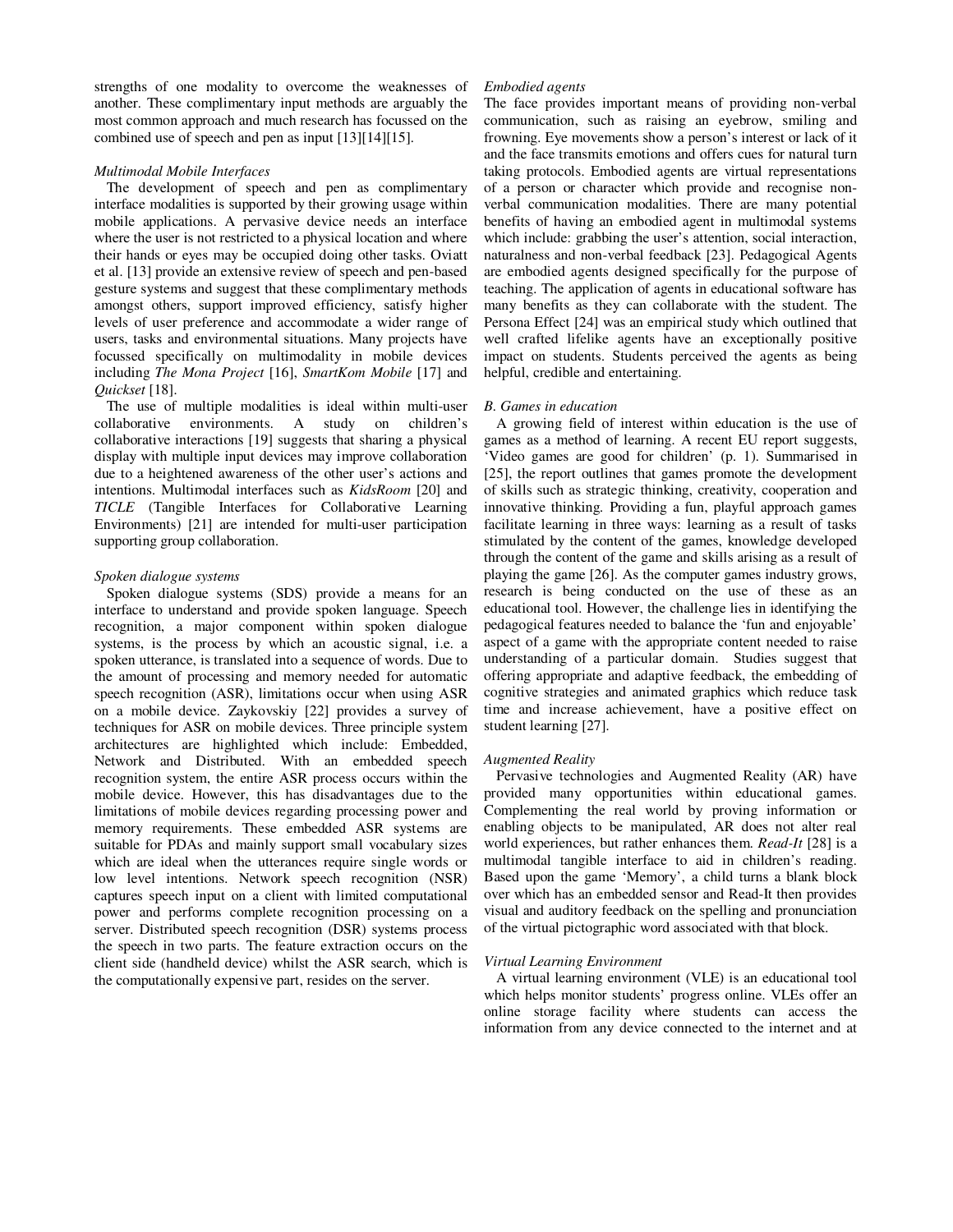any time. VLEs such as *Blackboard* [29] and *Moodle* [30] enable teachers to create modules and dispense access rights to their content. Students are able to upload examples of work for correction and conduct examinations and practicals online. The use of VLEs has had a positive effect in higher education with most if not all universities utilising a VLE in the distribution of information from certain courses. As suggested in [31] the pedagogical effects of VLEs are unclear. However, they provide means for collaboration, social interaction, distance learning and unlimited resources. Like any other tool, it is the individual's use of it which makes it effective.

## *Virtual Reality*

 [32] defines Virtual Reality (VR) as 'a technique by which a computer simulates a three-dimensional physical environment using visual and auditory stimuli' (p. 1). Virtual reality systems provide a rich sensory experience which can be utilised in game play to immerse the player in the game environment. This can also be applied in educational systems to enhance the learning and understanding of important concepts and principles [33]. VR systems are ideal for simulation type training which enables the simulation of high risk scenarios in a safe and controlled environment. Virtual worlds such as *SecondLife* [34] provide a collaborative virtual environment which enables entertaining and educational uses. Residents can socialise, visit parties, seminars and even discover educational islands such as *Engineering Education Island* [35]. Engineering Education Island is a working prototype which integrates a virtual world (Second life) with a VLE to create a *Sloodle* (Second life object oriented dynamic learning environment). The Education Island hosts three practical tasks each with a subset of mini tasks to complete. By integrating the VLE scripted sensors enables the interaction during each practical to be logged and monitored by the student and progress to be monitored by the lecturer.

# *Mobile handheld devices*

Mobile handheld devices are now faster and more powerful and thus lifting the restriction of computing to a fixed physical location. Handheld devices have revolutionised the tourist industry by proving context-aware and location-aware information. These devices have also revolutionised the gaming industry and research is being investigated into their educational use [36][37][38]. The Nintendo DS [39] and Apple's iTouch and iPhone [40] appear to be leading the mobile handheld device market. The Nintendo DS (NDS) has sold over 96 million consoles to date [41] and offers a dual screen, wireless connectivity and touch screen technology. Apple's iTouch and iPhone offer multi touch technology, wireless connectivity and provide endless features available as downloads from their App Store. Many schools are currently utilising these devices to make learning easier and fun. A school in south-east London regularly uses Dr Kawashima's Brain Training on the Nintendo DS during its mathematics lessons [42]. Referring to handheld devices such as the Nintendo DS and PSP, Pulman [43] states, *"*As these systems revolutionise handheld gaming, we believe their educational

possibilities are also revolutionary and exciting times lay ahead for the educators and students that can harness them" (p. 533).

## III. AMBILEARN

#### *A. Design of AmbiLearn*

 The focus of our work is to investigate the use of multimodal communication supporting collaborative learning for children using mobile handheld devices. The overall aim is the design and development of, AmbiLearn, a mobile multimodal system to facilitate a child's ubiquitous learning environment. The multimodality of AmbiLearn will enable the user to use a combination of speech and pen as input and offer rich feedback through the use of speech, graphics and an embodied agent. Figure 1 shows a general activity diagram for the treasure hunt style game which will demonstrate and test the educational potential of a multimodal, mobile game (TreasureLearn). The modality key outlined in Figure 1 shows the instances when the corresponding modality will be used. It is envisaged that navigation throughout the game will take the form of direct movement using a stylus or speech utterances or a combination of both such as uttering 'let's go here', while pointing to the place. The activity modules within TresureLearn include providing the game play, knowledge and overall goals. The main interaction will occur in the challenge module where the users will be quizzed on their knowledge in order to pass obstacles such as locked doors or open chests. As the challenges will be mainly factual knowledge challenges, the content/actions needed to overcome the obstacles must be available within the game and therefore the pedagogical content will be provided within the knowledge module.



Figure 1 AmbiLearn Activity Diagram

 The architecture of AmbiLearn is shown in Figure 2. Input includes speech recognition and gesture recognition and fusing the information to obtain the intentions of the user. These intentions are then passed to the dialogue manager which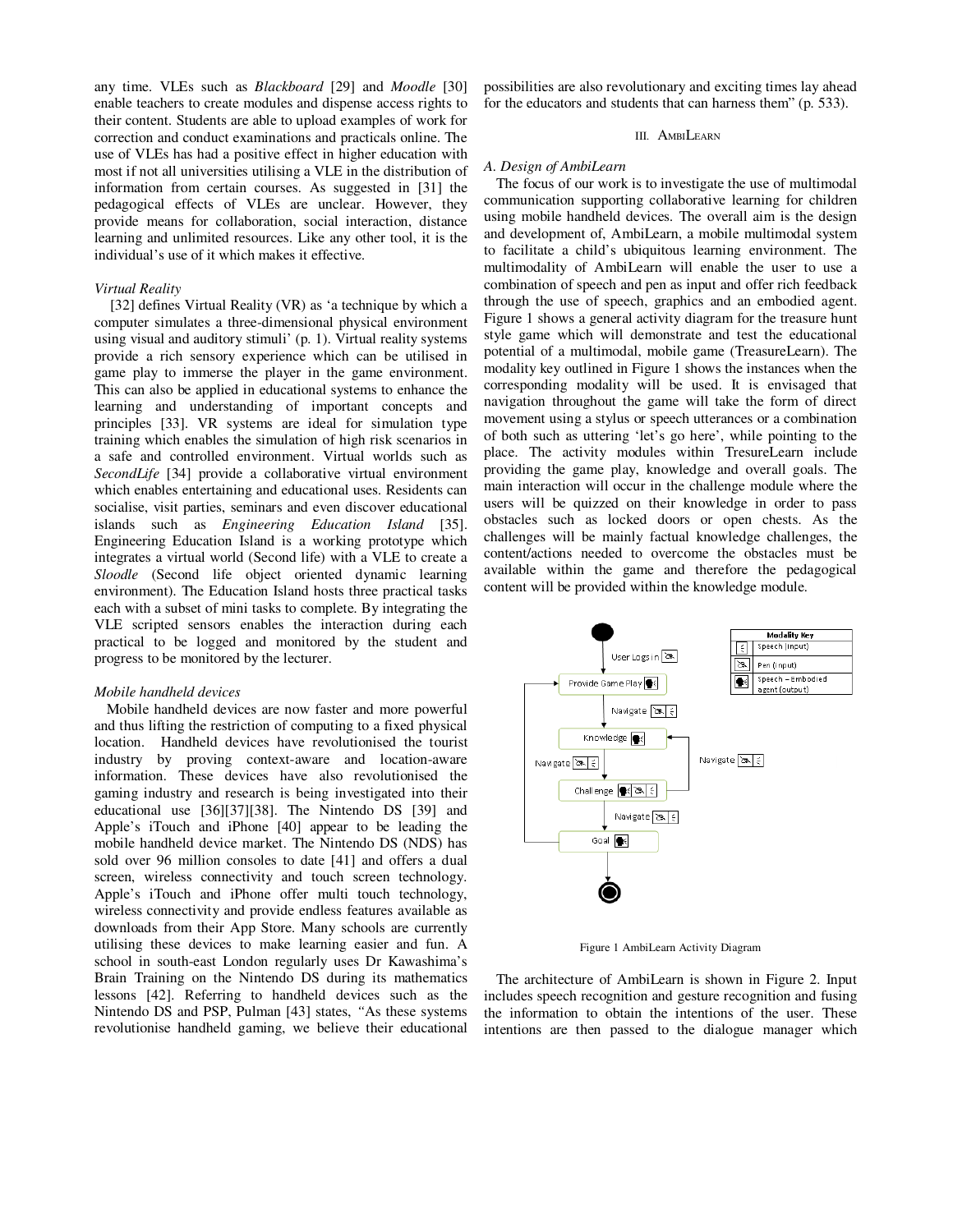decides the next action based on rules and tasks obtained from the TreasureLearn application. This results in output such as sound generation, graphics generation and speech synthesis. The dialogue manager communicates with the multimodal data storage module to store the multimodal data from the users' intention and system responses. The TreasureLearn application accesses a database to provide pedagogical content used in output processing, and may write to this database storing user profiles and progress.



Figure 2 Architecture of AmbiLearn

 Figure 3 shows the client server interaction of AmbiLearn. The input/output is split between client and server. The functions of the client side input depend on the type of mobile device used for implementation. The input (client side) may be responsible for capturing and time-stamping users' speech and 2D gesture. This may include the ASR engine for feature extraction on the incoming speech signal. The input (server side) may then handle the ASR search and integration of modalities. Implementing a client server architecture for communication purposes will support multiple users within the learning environment with each accessing the server from their own device. A peer to peer architecture amongst devices would support collaborative aspects of learning whilst deploying AmbiLearn.



Figure 3 AmbiLearn Client Server Interaction

## *B. Software analysis*

 Prospective software tools are being investigated for implementation of AmbiLearn. These include the use of

toolkits and platforms for the development of spoken dialogue systems, multimodal systems, embodied agents and fusion of the different modalities. Microsoft's .Net Speech SDK [44] offers developers powerful APIs and tools to build their own speech-enabled applications using the Speech Server Developer tools for Visual Studio 2005. XFace [45] is an MPEG-4 based open source toolkit for 3D Facial Animation. This toolkit offers a platform independent suite of components including an XFace library, XFace Editor and an XFace Player. Microsoft Agent [46] is a tool which can be used to develop agents. Speech is generated using a TTS engine and is compatible with windows applications and development within Visual Studio.

 COLLAGEN [47] (for COLLaborative AGENt) is Java Middleware for building collaborative interface agents. Developed at the MIT Media Lab, COLLAGEN aids in the development of agents which both communicate with and observe the actions of the user. Psyclone [48] is a platform which bridges platforms and programming languages. Based on modularity principles inherited from the CDM (Constructivist Design Methodology), Psyclone simplifies the design and implementation of systems with many components that interact in complex ways. There are many available toolkits to aid in developing on mobile handheld devices including J2ME [49] and Android [50]. The homebrew communities have reverse engineered the NDS providing an open source DevKit [51] with a plug-in which allows the source code to be scripted with the Visual Sudio suite. Apple [52] has released developers SDK to aid development for the Ipod, ITouch and IPhone.

#### IV. CONCLUSION AND FUTURE WORK

 Learning environments are traditionally perceived as an instructor-based process within classrooms. However, technology has provided opportunities where learning migrates beyond the classroom. The advent of the World Wide Web and the vision of ambient learning, enabling a person to have access to information anytime, anywhere, which will allow for a richer, more flexible learning environment. AmbiLearn aims to contribute towards this by assessing the use of multimodal mobile games within children's education, multimodal interfaces on mobile handheld devices and collaborative learning through mobile devices. A review of multimodal interfaces and the use of games in education have provided background knowledge in this field. Further investigation will be conducted into each of the modalities for AmbiLearn including suitable means for integrating them. The design and software analysis for implementation of AmbiLearn have been discussed. An educational game, TreasureLearn, will be designed and developed to test and evaluate AmbiLearn. Testing will include field work with a selection of primary school children to identify the usability of multiple modalities on a mobile device and the pedagogical effect it will have in a specified educational domain.

"I never try to teach my students anything, I only try to create an environment in which they can learn." - Albert Einstein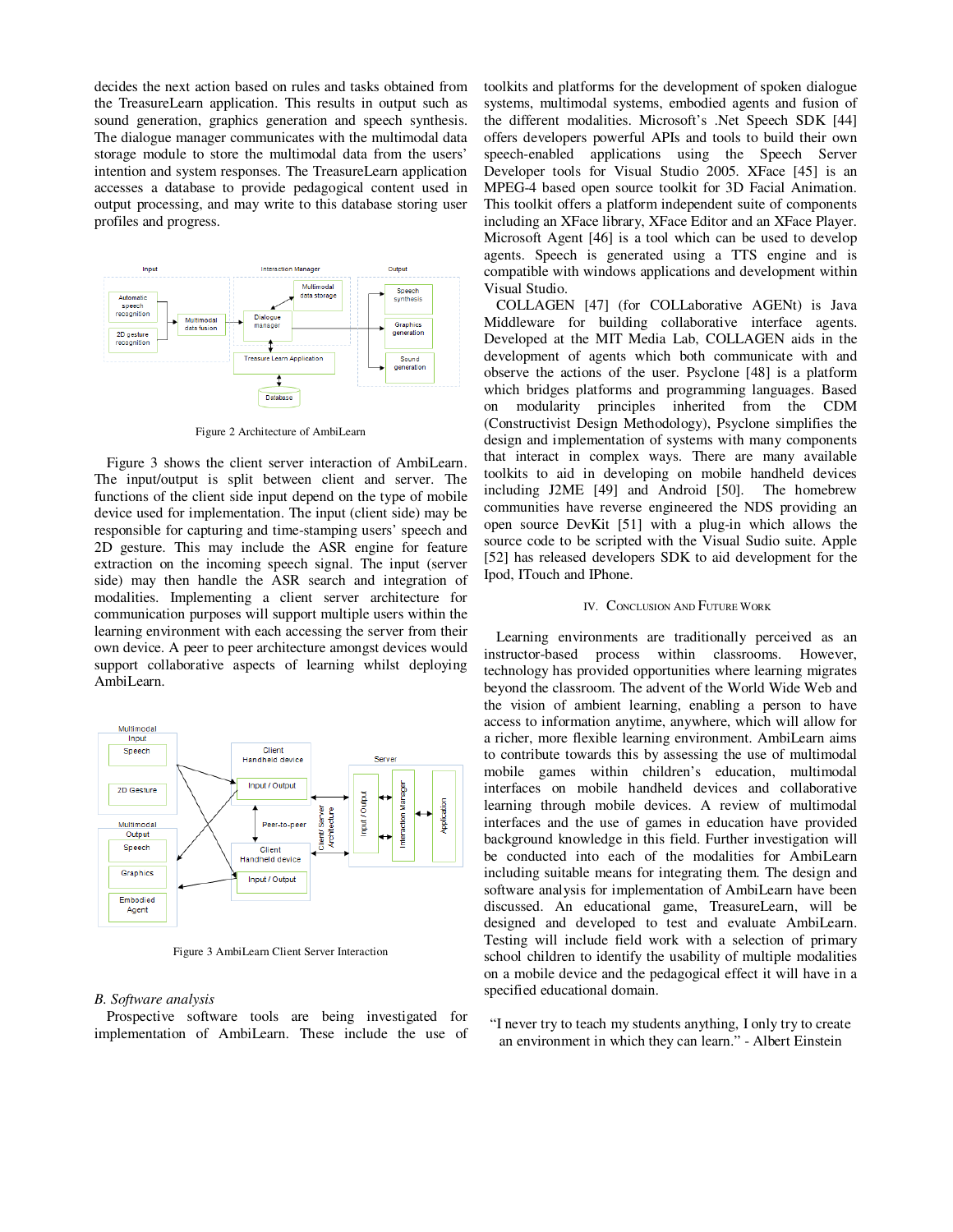#### **REFERENCES**

- [1] Shadbolt, N. (2003) Ambient Intelligence. *IEEE Intelligent Systems,* 18(4), 2-3.
- [2] Mc Tear, M. (2004) *Spoken Dialogue Technology. Towards the conversational user interface*. London, England: Springer.
- [3] Delgado, R.L.C. and M. Araki (2005) *Spoken, Multilingual and Multimodal Dialogue Systems, Development and Assessment.* Chichester, West Sussex*,* England: Wiley.
- [4] Wahlster, W. (2006) Dialogue Systems go multimodal: The SmartKom experience. In: W. WAHLSTER, (ed.) *SmartKom: Foundations of Multimodal dialogue Systems.* Berlin/Heidelberg: Springer – Verlag, 3- 28.
- [5] Bernsen, N.O., H. Dybkjær and L. Dybkjær (1998) *Designing Interactive Speech Systems. From First Ideas to User Testing.* London: Springer.
- [6] Maybury, M. (1993) Intelligent Multimedia Interfaces. California, USA: AAAI Press.
- [7] Mc Kevitt, P. (Ed.), (1995-96) *Integration of Natural Language and Vision Processing, (Vols. I – IV),* Dordrecht, The Netherlands: Kluwer Academic Publishers.
- [8] Oviatt, S. (2007) Multimodal Interfaces. In: A. Sears and J. Jacko, (eds.) *The Human-Computer Interaction Handbook. Fundamentals, evolving technologies and emerging applications.* Second edition. New York, USA: CRC press Inc, 413-432.
- [9] Bolt, R. A. (1980) Put-that-there: Voice and gesture at the graphics interface. In *Proceedings of the 7th Annual Conference on Computer Graphics and Interactive Techniques, Seattle, Washington, United States, July.* New York: ACM, 262-270.
- [10] Koons, D., Sparrell, C. and Thorisson, K. (1993) Integrating simultaneous input from speech, gaze, and hand gestures. In: M. Maybury, Ed. *Intelligent Multimedia interfaces*, M. Maybury, Ed. Menlo Park, CA: American Association for Artificial Intelligence. 257-276.
- [11] Oviatt, S. (1999) Ten Myths of Multimodal Interaction. In: *Communications of the ACM*, NY: ACM, 42(11). 74-81.
- [12] Cohen, P. (1992) The Role of Natural Language in a Multimodal Interface. In: *Proceedings of the 5th Annual Symposium on user interface software and technology, Monterau, California, US.* New York: ACM, 143–149.
- [13] Oviatt, S., Cohen, P., Wu, L., Vergo, J., Duncan, L., Suhm, B., Bers, J., Holzman, T., Winograd, T., Landay, J., Larson, J. and Ferro, D. (2000) Designing the user interface for multimodal speech and pen-based gesture applications: state-of-the-art systems and future research directions. *Human Computer Interaction.* NJ, USA: L. Erlbaum Associates. 15(4). 263-322.
- [14] Dusan, S., Gadbois, G.J. and Flanagan, J. (2003) Multimodal Interaction on PDA's Integrating Speech and Pen Inputs. In: *Eurospeech 2003, 8th European conference on Speech Communication and Technology, Geneva, Switzerland, September*. ISCA, 2225–2228.
- [15] Buisine, S. and Martin, J. (2005) Children's and Adult's Multimodal Interaction with 2D Conversational Agents. In: *CHI'05 Extended Abstracts on Human Factors in Computing System, Portland, Oregon, USA, April.* New York: ACM, 1240-1243.
- [16] Anegg, H., Niklfeld, G., Pucher, M., Schatz, R., Simon, R., Wegscheider, F., Dangl, T and Jank, M. (2004) Multimodal Interfaces in Mobile Devices – The Mona Project. In: Proceedings of the workshop on emerging applications for wireless and mobile access, NY.
- [17] Malaka, R., Haeussler, J., and Aras, H. 2004. SmartKom mobile: intelligent ubiquitous user interaction. In: *Proceedings of the 9th international Conference on intelligent User interfaces*, Madeira, Portugal, January 13 – 16. NY: ACM. 310-312.
- [18] Cohen, P., Johnston, M., McGee, D., Oviatt, S., Pittman, J., Smith, I., Chen, L., and Clow, J. (1997) QuickSet: multimodal interaction for distributed applications. In *Proceedings of the Fifth ACM international Conference on Multimedia* , Seattle, Washington, United States, November 09 - 13, ACM, New York, NY, 31-40.
- [19] Scott, S.D., Mandryk, R.L. and Inkpen, K.M. (2003) Understanding children's collaborative interactions in shared environments. *Journal of Computer Assisted Learning,* 19(2), 220-228.
- [20] Bobick, A*.*, Intille, S., Davis, J., Baird, F., Pinhanez, C., Campbell, L., Ivanov, Y., Schütte, A. and Wilson, A. (1998) *The kidsroom: A perceptually-based interactive and immersive story environmant.*

Technical report, MIT Media Laboratory, The MIT Media Laboratory, 20 Ames Street, Cambridge, MA 02139.

- [21] Scarlatos, L.L. (2002) TICLE: using multimedia multimodal guidance to enhance learning. *Information Sciences,* 140 (1-2), 85-103.
- [22] Zaykovskiy, D. (2006) Survey of the speech recognition techniques on mobile devices. In: *Proceedings of SPECOM, St Petersburg, June.* 88-93.
- [23] Ortiz, A., Carretero, M., Oyarzun, D., Yanguas, J.J., Buiza, C., Gonzalez, M.F. and Etxeberria, I. (2007) Elderly Users in Ambient Intelligence: Does an Avatar Improve the Interaction?. *Universal Access in Ambient Intelligence Environments.* LNCS 4397, Berlin/Heidelberg: Springer, 99- 114.
- [24] Lester, J.C., Converse, S.A., Kahler, S.E., Todd Barlow, S., Stone, B.A. and Bhogal, R.S. (1997) The Persona Effect: Affective Impact of Animated Pedagogical Agents. In *Proceedings of the SIGCHI conference on Human factors in computing systems, Atlanta, Georgia, United States, March.* New York: ACM, 359-366.
- [25] Booth, R. (2009) Video games are good for children EU report. The Guardian, Thursday 12<sup>th</sup> Feburary. 2.
- [26] McFarlane, A., Sparrowhawk, A. And Heald, Y. (2002) *Report on the educational use of games: An exploration by TEEM of the contribution which games can make to the education process* [online]. Available from: http://www.teem.org.uk/publications/teem\_gamesin ed\_full.pdf [Accessed 03/11/08].
- [27] Rosas, R., Nussbaum, M., Cumsille, P., Marianov, V., Correa, M., Flores, P., Grau, V., Lagos, F., Lopez, X., López, V., Rodriguez, P. and Salinas, M. (2003) Beyond Nintendo: design and assessment of educational video games for first and second grade students. *Computers & Education,* 40(1), 71-94.
- [28] Weevers, I., Sluis, W., Van Schijndel, C., Fitrianie, S., Kolos-Mazuryk, L. and Martens, J.B. (2004) Read-It: A Multi-modal Tangible Interface for Children Who Learn to Read. *Entertainment Computing – ICEC.*  LNCS 3166, Berlin/Heidelberg: Springer, 226-234.
- [29] Blackboard (2009) http://www.blackboard.com/
- [30] Moodle (2009) http://moodle.org/
- [31] Dillenbourg, P., Schneider, D. and Synteta, P. (2002) Virtual Learning Environments. In: *Proceedings of the 3<sup>rd</sup> Hellenic Conference "Information & Communicaton Technologies in Education".* Greece: Kastaniotis. 3-18.
- [32] MSN Encarta (2008) http://encarta.msn.com/dictionary\_/virtual%25 20reality.html
- [33] Crumpton, L. and Harden, E. (1997) Using Virtual Reality as a tool to Enhance Classroom Instruction. In: Proceedings of the  $21<sup>st</sup>$  International Conference on computers and Industrial Engineering. 33(1-2). 217-220.
- [34] Linden Lab (2009) http://secondlife.com/
- [35] Virtual worlds team UU. (2008) http://scis.ulster.ac.uk/Virtual-Worlds-Research.html
- [36] Dale, C. and Pymm, J. (2009) Podagogy, The iPod as a learning technology. In: *Active Learning in Higher Education*. Sage, 10(1). 84-96.
- [37] Lipinski, M. (2008) *Feasibility of the Nintendo DS for teaching problembased learning in kindergarten through twelfth grade students.* MSc Thesis, University of Missouri-Columbia.
- [38] Gonzalez, J., Cabrera, M. and Gutierrez, F. (2007) Using Videogames in Special Education. *Computer Aided Systems Theory – EUROCAST 2007.*  LNCS 4739, Berlin/Heidelberg: Springer, 360-367.
- [39] Nintendo (2009) http://www.nintendo.co.uk/NOE/en\_GB/nintendo\_ds\_ family\_page\_11512.html
- [40] Apple (2009) http://www.apple.com/ipodtouch/
- [41] Faylor, C. (2009) Latest Worldwide Console Sales Revealed [online]. Available from: http://www.shacknews.com/onearticle.x/56993 [Accessed 06/04/09]
- [42] Galloway, J. (2009) *Harnessing technology for every child matters & personal learning.* Oxon: Routledge.
- [43] Pullman, A. (2007) Can a handheld gaming device be used as an effective assistive technology tool? *British Journal of Educational Technology, Oxford, UK: Blackwell.* 38(3). 535-534.
- [44] Microsoft (2008) *Speech Technologies* [online]. Available from: http://www.microsoft.com/speech/speech2007/default.mspx [Accessed 02/11/08].
- [45] Balci, K. (2004) Xface: MPEG-4 Based open Source Toolkit for 3D Facia Animation. *Working Conference on Advanced Visual interfaces, Gallipoli, Italy, May.* New York: ACM, 399-402.